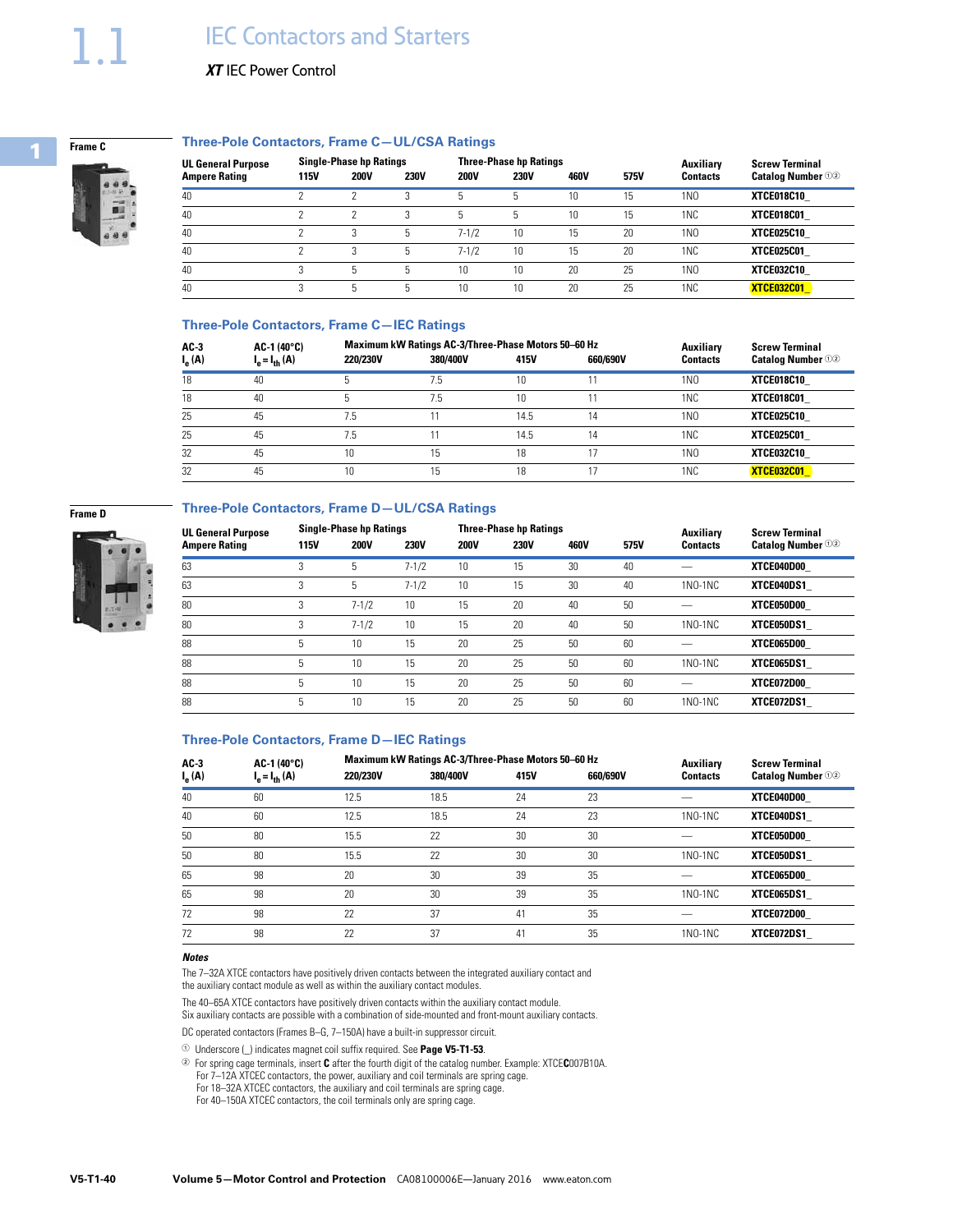# *XT* IEC Power Control

# **Frame C—Maximum UL/CSA Ratings**

| <b>200V</b> | <b>Three-Phase hp Ratings</b><br>230V | 460V | 575V | <b>Max. Changeover</b><br>Time (sec) | <b>Component</b><br><b>Description</b> | <b>Catalog Number</b> <sup>①</sup> |
|-------------|---------------------------------------|------|------|--------------------------------------|----------------------------------------|------------------------------------|
| $7 - 1/2$   | $7 - 1/2$                             | 15   | 20   | $<$ 20                               | K1M main contactor                     | <b>XTCE018C10</b>                  |
|             |                                       |      |      |                                      | K5M delta contactor                    | <b>XTCE018C01</b>                  |
|             |                                       |      |      |                                      | K3M star contactor                     | XTCE018C01_                        |
|             |                                       |      |      |                                      | Mechanical interlock                   | <b>XTCEXMLC</b>                    |
|             |                                       |      |      |                                      | K1T timing relay                       | XTTR6A60S51B                       |
|             |                                       |      |      |                                      | Overload relav                         | XTOBCC1                            |
|             |                                       |      |      |                                      | (3) auxiliary contacts                 | XTCEXFAC20                         |
|             |                                       |      |      |                                      | Star-delta link kit                    | <b>XTCEXSDLC</b>                   |
| 10          | 15                                    | 30   | 40   | <20                                  | K1M main contactor                     | <b>XTCE025C10</b>                  |
|             |                                       |      |      |                                      | K5M delta contactor                    | XTCE025C01_                        |
|             |                                       |      |      |                                      | K3M star contactor                     | <b>XTCE025C01</b>                  |
|             |                                       |      |      |                                      | Mechanical interlock                   | <b>XTCEXMLC</b>                    |
|             |                                       |      |      |                                      | K1T timing relay                       | XTTR6A60S51B                       |
|             |                                       |      |      |                                      | Overload relay                         | XTOBCC1                            |
|             |                                       |      |      |                                      | (3) auxiliary contacts                 | XTCEXFAC20                         |
|             |                                       |      |      |                                      | Star-delta link kit                    | <b>XTCEXSDLC</b>                   |
| 15          | 20                                    | 40   | 50   | $<$ 20                               | K1M main contactor                     | <b>XTCE032C10</b>                  |
|             |                                       |      |      |                                      | K5M delta contactor                    | <b>XTCE032C01</b>                  |
|             |                                       |      |      |                                      | K3M star contactor                     | <b>XTCE032C01</b>                  |
|             |                                       |      |      |                                      | Mechanical interlock                   | <b>XTCEXMLC</b>                    |
|             |                                       |      |      |                                      | K1T timing relay                       | XTTR6A60S51B                       |
|             |                                       |      |      |                                      | Overload relay                         | XTOBCC1                            |
|             |                                       |      |      |                                      | (3) auxiliary contacts                 | XTCEXFAC20                         |
|             |                                       |      |      |                                      | Star-delta link kit                    | <b>XTCEXSDLC</b>                   |

|                    | <b>Frame C-Maximum IEC Ratings</b> |                                         |      |      |          |                          |                                      |                                        |                                    |
|--------------------|------------------------------------|-----------------------------------------|------|------|----------|--------------------------|--------------------------------------|----------------------------------------|------------------------------------|
| $AC-3$<br>$I_e(A)$ | 220/230V                           | Three-Phase Motors 50-60 Hz<br>380/400V | 415V | 500V | 660/690V | 1000V                    | <b>Max. Changeover</b><br>Time (sec) | <b>Component</b><br><b>Description</b> | <b>Catalog Number</b> <sup>1</sup> |
| 30                 | 7.5                                | 15                                      | 19   | 18.5 | 18.5     | $\overline{\phantom{0}}$ | $<$ 20                               | K1M main contactor                     | <b>XTCE018C10</b>                  |
|                    |                                    |                                         |      |      |          |                          |                                      | K5M delta contactor                    | <b>XTCE018C01</b>                  |
|                    |                                    |                                         |      |      |          |                          |                                      | K3M star contactor                     | <b>XTCE018C01</b>                  |
|                    |                                    |                                         |      |      |          |                          |                                      | Mechanical interlock                   | <b>XTCEXMLC</b>                    |
|                    |                                    |                                         |      |      |          |                          |                                      | K1T timing relay                       | XTTR6A60S51B                       |
|                    |                                    |                                         |      |      |          |                          |                                      | Overload relay                         | XTOBCC1                            |
|                    |                                    |                                         |      |      |          |                          |                                      | (3) auxiliary contacts                 | XTCEXFAC20                         |
|                    |                                    |                                         |      |      |          |                          |                                      | Star-delta link kit                    | <b>XTCEXSDLC</b>                   |
| 45<br>11           | 22                                 | 30                                      | 30   | 22   |          | <20                      | K1M main contactor                   | <b>XTCE025C10</b>                      |                                    |
|                    |                                    |                                         |      |      |          |                          | K5M delta contactor                  | <b>XTCE025C01</b>                      |                                    |
|                    |                                    |                                         |      |      |          |                          |                                      | K3M star contactor                     | <b>XTCE025C01</b>                  |
|                    |                                    |                                         |      |      |          |                          |                                      | Mechanical interlock                   | <b>XTCEXMLC</b>                    |
|                    |                                    |                                         |      |      |          |                          |                                      | K1T timing relay                       | XTTR6A60S51B                       |
|                    |                                    |                                         |      |      |          |                          |                                      | Overload relay                         | XTOBCC1                            |
|                    |                                    |                                         |      |      |          |                          |                                      | (3) auxiliary contacts                 | XTCEXFAC20                         |
|                    |                                    |                                         |      |      |          |                          |                                      | Star-delta link kit                    | <b>XTCEXSDLC</b>                   |
| 55                 | 15                                 | 30                                      | 39   | 37   | 30       |                          | $<$ 20                               | K1M main contactor                     | <b>XTCE032C10</b>                  |
|                    |                                    |                                         |      |      |          |                          |                                      | K5M delta contactor                    | <b>XTCE032C01</b>                  |
|                    |                                    |                                         |      |      |          |                          |                                      |                                        | K3M star contactor                 |
|                    |                                    |                                         |      |      |          |                          |                                      | Mechanical interlock                   | <b>XTCEXMLC</b>                    |
|                    |                                    |                                         |      |      |          |                          |                                      | K1T timing relay                       | XTTR6A60S51B                       |
|                    |                                    |                                         |      |      |          |                          |                                      | Overload relay                         | XTOBCC1                            |
|                    |                                    |                                         |      |      |          |                          |                                      | (3) auxiliary contacts                 | XTCEXFAC20                         |
|                    |                                    |                                         |      |      |          |                          |                                      | Star-delta link kit                    | <b>XTCEXSDLC</b>                   |

# *Note*

<sup>1</sup> Underscore (\_) indicates magnet coil suffix required. See Page V5-T1-62.